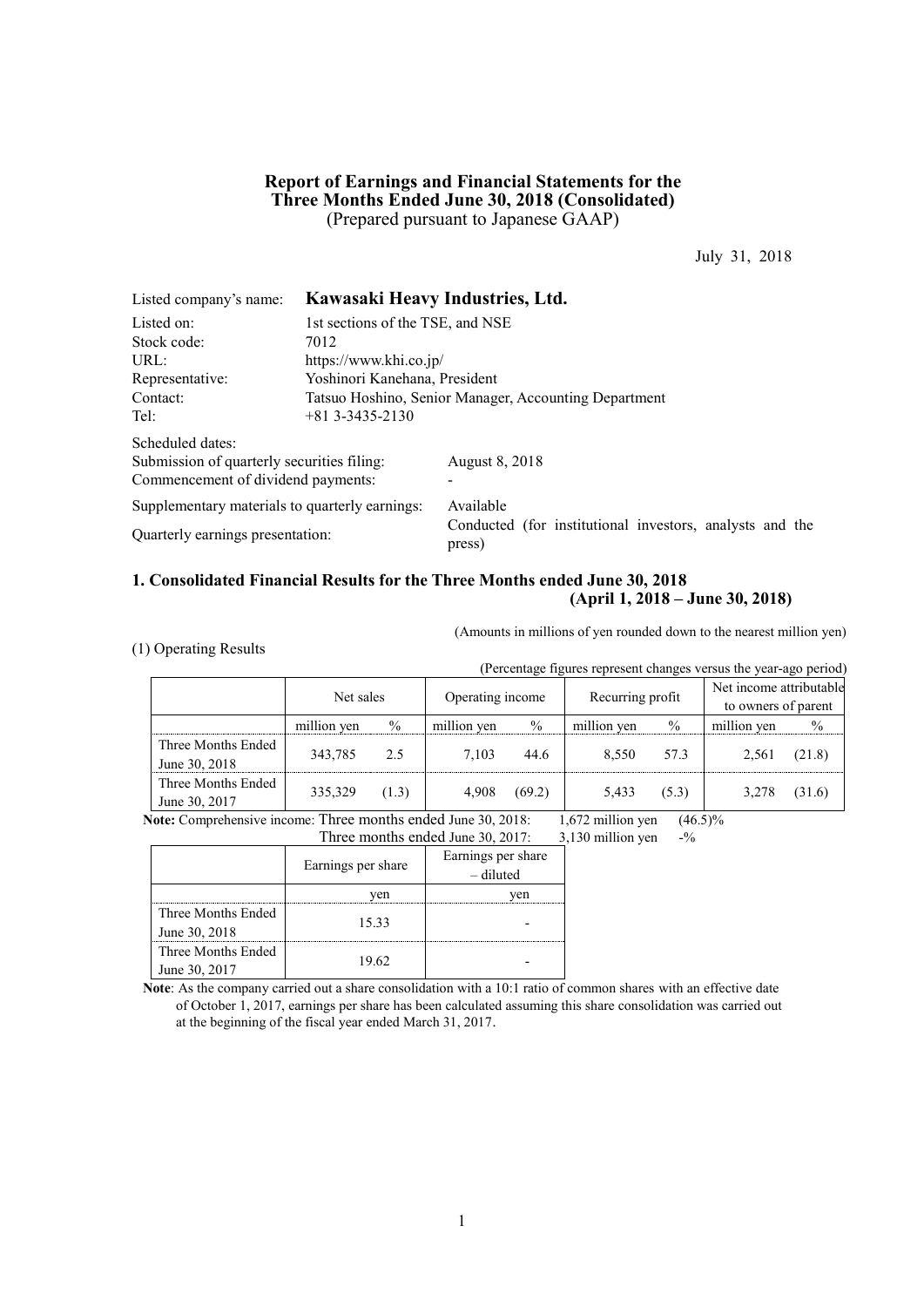## (2) Financial Condition

|                | Total assets | Net assets  | Equity ratio |
|----------------|--------------|-------------|--------------|
|                | million yen  | million yen |              |
| June 30, 2018  | 1,847,870    | 477,549     | 25.0         |
| March 31, 2018 | 1,785,028    | 481,386     | 26 1         |

**Note:** Shareholders' equity: June 30, 2018: 462,698 million yen March 31, 2018: 466,061 million yen

## **2. Dividends**

|                                          | Dividend per share |               |              |               |           |  |  |
|------------------------------------------|--------------------|---------------|--------------|---------------|-----------|--|--|
|                                          | End of first       | End of second | End of third | End of fiscal |           |  |  |
| Record date or term                      | quarter            | quarter       | quarter      | vear          | Full year |  |  |
|                                          | ven                | ven           | yen          | yen           | ven       |  |  |
| Year ended<br>March 31, 2018             |                    | 3.00          |              | 30.00         |           |  |  |
| Year ending<br>March 31, 2019            |                    |               |              |               |           |  |  |
| Year ending March<br>31, 2019 (forecast) |                    | 35.00         |              | 35.00         | 70.00     |  |  |

**Note:** Revisions to the most recently announced dividend forecast: None

※ The company conducted a share consolidation with a 10:1 ratio of common shares, with an effective date of October 1, 2017. The expected dividend per share for the fiscal year ended March 31, 2018 factoring in the impact of the share consolidation is shown. The total annual dividend for the fiscal year ended March 31, 2018 is denoted with the "-" mark. Without the impact of the share consolidation factored in, the expected dividend per share for the fiscal year ended March 31, 2018 would be ¥3 per share, and the total annual dividend would be ¥6 per share.

## **3. Forecast of Consolidated Earnings for the Year Ending March 31, 2019 (April 1, 2018 – March 31, 2019)**

| (Percentage figures represent changes versus the year-ago period) |             |               |                  |               |                  |               |                                                   |      |                       |
|-------------------------------------------------------------------|-------------|---------------|------------------|---------------|------------------|---------------|---------------------------------------------------|------|-----------------------|
|                                                                   | Net sales   |               | Operating income |               | Recurring profit |               | Net income<br>attributable to owners<br>of parent |      | Earnings per<br>share |
|                                                                   |             |               |                  |               |                  |               |                                                   |      |                       |
|                                                                   | million ven | $\frac{0}{0}$ | million yen      | $\frac{0}{0}$ | million yen      | $\frac{0}{0}$ | million yen                                       | $\%$ | ven                   |
| Full year                                                         | 1,650,000   | 4.8           | 75.000           | 34.1          | 70.000           | 61.9          | 47.000                                            | 62.5 | 281.35                |

**Note:** Revisions to the most recently announced earnings forecast: None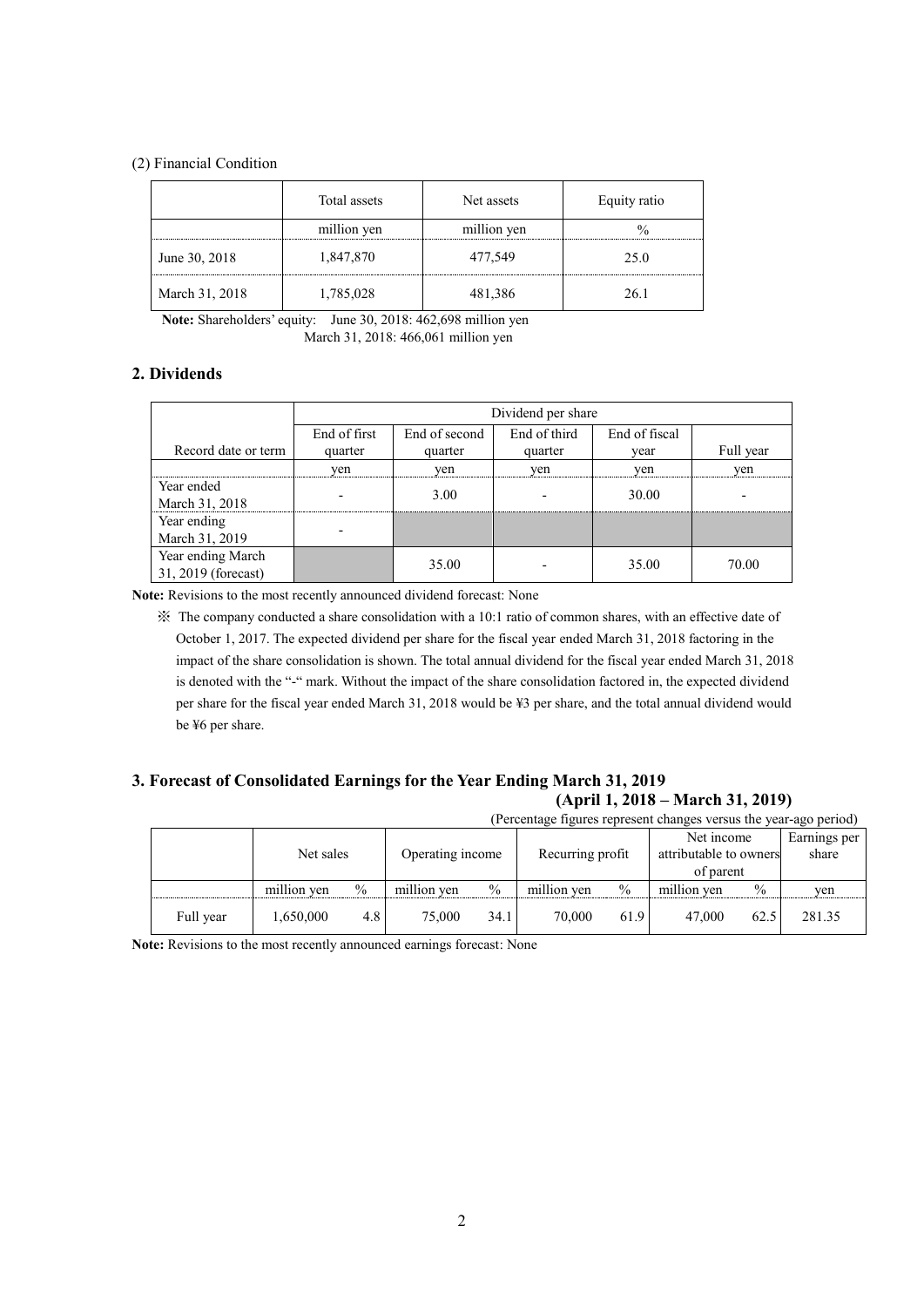## **Notes**

1) Changes affecting the status of material subsidiaries (scope of consolidation): None

- 2) Accounting procedures specific to preparation of quarterly consolidated financial statements: Yes \*For further details, see "2.Consolidated Financial Statements (3)Notes on financial statements" on page 14 in the Accompanying Materials.
- 3) Changes in accounting policies, changes in accounting estimates, and correction of errors
	- (1) Changes in accounting policies in accord with revisions to accounting standards: None
	- (2) Changes in accounting policies other than (1): None
	- (3) Changes in accounting estimates: None
	- (4) Correction of errors: None
- 4) Number of shares issued and outstanding (common stock)
	- (1) Number of shares issued as of period-end (including treasury stock) June 30, 2018: 167,080,532 shares March 31, 2018: 167,080,532 shares
	- (2) Number of shares held in treasury as of period-end June 30, 2018: 33,585 shares March 31, 2018: 33,049 shares
	- (3) Average number of shares during respective periods June 30, 2018: 167,047,117 shares June 30, 2017: 167,054,407 shares
	- \*As the company carried out a share consolidation with a 10:1 ratio of common shares with an effective date of October 1, 2017, the number of shares issued as of period-end, the number of shares held in treasury as of period-end, and the average number of shares during respective periods have been calculated assuming that this share consolidation was carried out at the beginning of the fiscal year ended March 31, 2017.

## **The quarterly report of earnings and financial statements is exempted from quarterly review procedures based on the Financial Instruments and Exchange act.**

## **Appropriate Use of Financial Forecasts and Other Important Matters**

## *Forward-Looking Statements*

These materials contain various forward-looking statements and other forecasts regarding performance and other matters. Such statements are based on information available at the time of their preparation, and do not mean that the Company promises to achieve these figures. Actual results may differ from those expressed or implied by forward-looking statements due to a range of factors. For assumptions underlying earnings forecasts and other information regarding the use of such forecasts, refer to "1. Qualitative Information and Financial Statements (3) Consolidated earnings outlook " on page 10 in the Accompanying Materials.

## *How to Obtain Supplementary Briefing Material on Quarterly Financial Results and Details of the Quarterly Financial Results Briefing*

The Company plans to conduct a briefing for institutional investors ,analysts and the press by conference call on Tuesday July 31, 2018, and to post the briefing material on quarterly financial results to be used for the briefing on TDnet and the Company's website simultaneously with the announcement of financial results.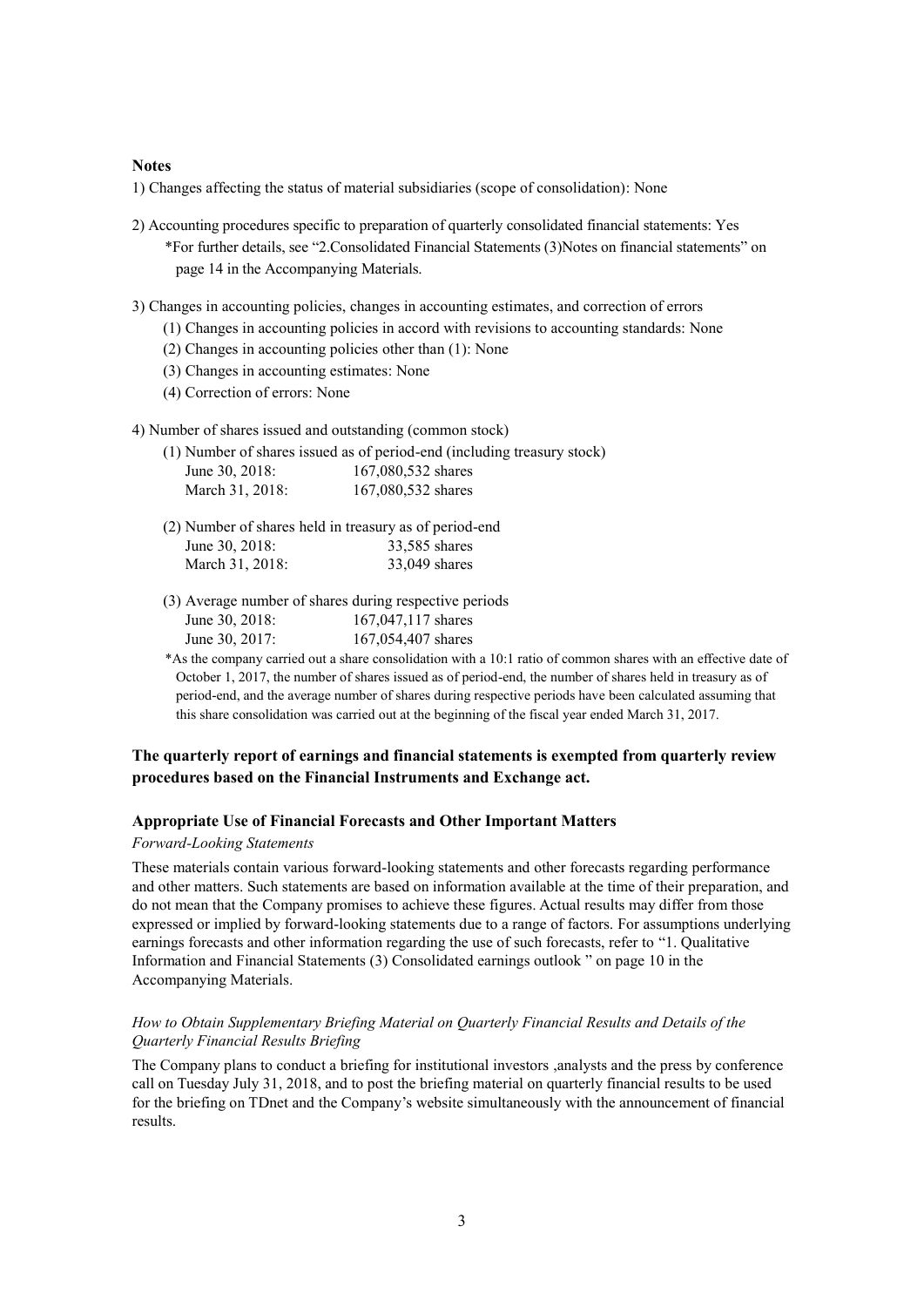# **Accompanying Materials – Contents**

| 1. Qualitative Information and Financial Statements                                            | 5  |
|------------------------------------------------------------------------------------------------|----|
| (1) Consolidated operating results                                                             | 5  |
| (2) Consolidated financial position                                                            | 10 |
| (3) Consolidated earnings outlook                                                              | 10 |
| 2. Consolidated Financial Statements                                                           | 11 |
| (1) Consolidated balance sheets                                                                | 11 |
| (2) Consolidated statements of income and comprehensive income                                 | 13 |
| (3) Notes on financial statements                                                              | 14 |
| (Notes on the going-concern assumption)                                                        | 14 |
| (Notes on significant changes in the amount of shareholders' equity)                           | 14 |
| (Accounting procedures specific to preparation of quarterly consolidated financial statements) | 14 |
| (Segment information and others)                                                               | 14 |
| 3. Other                                                                                       | 15 |
| (1) Claim for damages in overseas LNG tank construction work                                   | 15 |
| 4. Supplementary Information                                                                   | 16 |
| (1) Consolidated cash flow statements (condensed)                                              | 16 |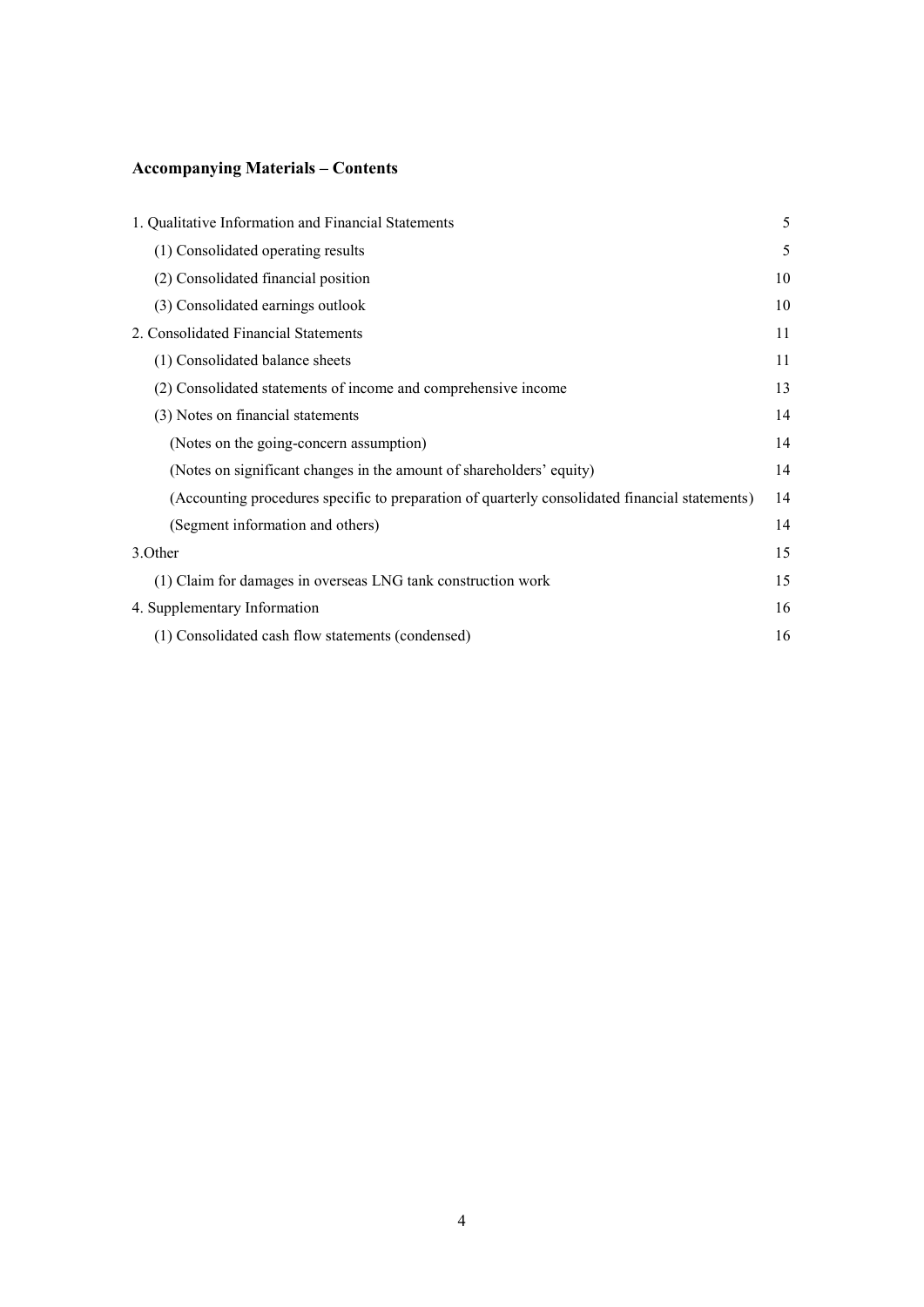### **1. Qualitative Information about Financial Statements**

## **(1) Consolidated operating results**

In the first three months of the fiscal year ending March 31, 2019, the global economy is relatively lacking in vigor overall due to the economic slowdown in emerging countries and resource-rich countries, along with other factors, despite the ongoing modest growth centered on the U.S., where the real economy remains strong, as well as China, where foreign and domestic demand is robust. In addition, uncertainty about future prospects for the real economy persists, including influence to corporate activities due to Brexit, concerns about economic deterioration due to the trade friction between the U.S. and China, and other factors. Going forward, these risks with the potential to drag down the global economy must continue to be watched.

The Japanese economy has been recovering modestly, due to the modest increasing of capital investment, the improvement in corporate earnings, and other factors. Although overall modest growth is expected to continue, it is necessary to continue to closely watch foreign exchange rates since the economic policies of the U.S. and other countries or other factors may trigger a swing to yen appreciation.

Amid such an operating environment, the Group's orders received in the first three months of the fiscal year ending March 31, 2019, increased versus the previous fiscal year, mainly in the Energy System & Plant Engineering and Rolling Stock segment. Net sales increased overall, due to increases in the Precision Machinery & Robot and Motorcycle & Engine segments, despite a decline in the Rolling Stock segment. Operating income increased overall, due to improvement in the Ship & Offshore Structure segment and other factors, despite the deterioration in the Aerospace Systems segment. Recurring profit increased due to the improvement of foreign exchange income and the other factors. Net income attributable to owners of parent decreased as a result of the increase of tax expenses.

As a result, the Group's consolidated orders received increased ¥81.1 billion versus the same period of the previous fiscal year to ¥353.7 billion, consolidated net sales increased ¥8.4 billion year on year to ¥343.7 billion, consolidated operating income increased ¥2.1 billion year on year to ¥7.1 billion, consolidated recurring profit rose by ¥3.1 billion year on year to ¥8.5 billion, and net income attributable to owners of parent decreased ¥0.7 billion year on year to ¥2.5 billion.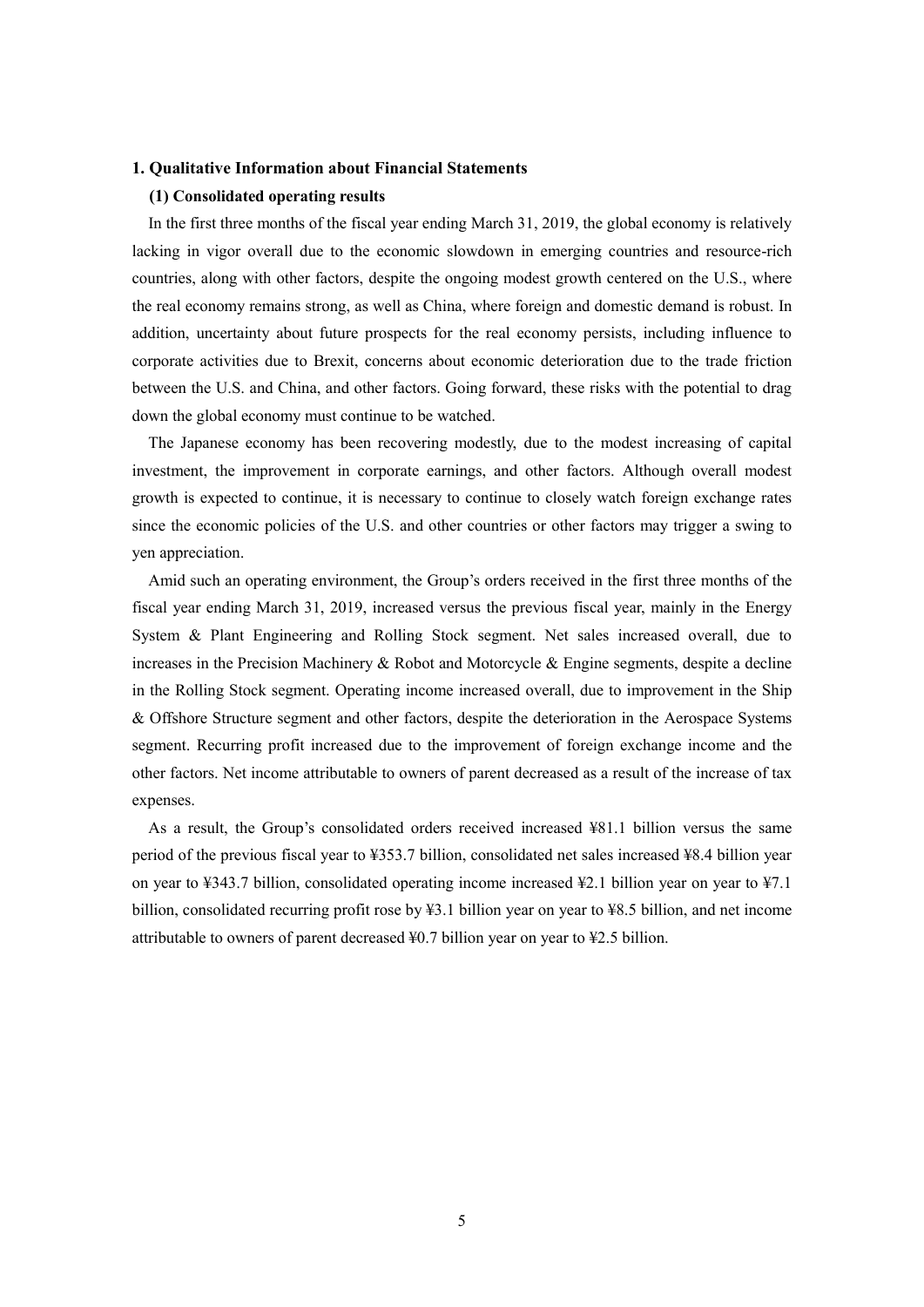First-quarter consolidated operating performance is summarized by segment below.

## **Segment Information**

|  | Segment net sales, operating income, and orders received (billion yen) |  |
|--|------------------------------------------------------------------------|--|
|  |                                                                        |  |

|                      | Three months ended June 30 |       |                          |           |                          |                  | Orders received          |                    |         |  |
|----------------------|----------------------------|-------|--------------------------|-----------|--------------------------|------------------|--------------------------|--------------------|---------|--|
|                      | 2017(A)                    |       |                          | 2018(B)   |                          | Change $(B - A)$ |                          | Three months ended |         |  |
|                      |                            |       |                          |           |                          |                  |                          | June 30            |         |  |
|                      | Net                        | Net   | Net                      | Operating | Net                      | Operating        | 2017                     | 2018               | Change  |  |
|                      | sales                      | sales | sales                    | income    | Sales                    | income           | (A)                      | (B)                | $(B-A)$ |  |
| Aerospace            |                            |       |                          |           |                          |                  |                          |                    |         |  |
| Systems              | 105.9                      | 7.9   | 104.9                    | 5.3       | (0.9)                    | (2.6)            | 67.3                     | 79.0               | 11.7    |  |
| <b>Energy System</b> |                            |       |                          |           |                          |                  |                          |                    |         |  |
| & Plant              |                            |       |                          |           |                          |                  |                          |                    |         |  |
| Engineering          | 53.5                       | (0.5) | 51.0                     | 0.2       | (2.5)                    | 0.7              | 53.2                     | 93.9               | 40.6    |  |
| Precision            |                            |       |                          |           |                          |                  |                          |                    |         |  |
| Machinery &          |                            |       |                          |           |                          |                  |                          |                    |         |  |
| Robot                | 41.8                       | 4.5   | 47.9                     | 4.5       | 6.1                      | $0.0\,$          | 42.8                     | 50.9               | $8.0\,$ |  |
| Ship & Offshore      |                            |       |                          |           |                          |                  |                          |                    |         |  |
| Structure            | 19.7                       | (2.8) | 22.0                     | 1.3       | 2.3                      | 4.2              | 13.3                     | 6.9                | (6.4)   |  |
| Rolling Stock        | 29.1                       | (0.9) | 23.3                     | (0.9)     | (5.7)                    | 0.0              | 11.1                     | 24.9               | 13.7    |  |
| Motorcycle &         |                            |       |                          |           |                          |                  |                          |                    |         |  |
| Engine               | 67.7                       | (3.3) | 73.7                     | (3.3)     | 5.9                      | $0.0\,$          | 67.7                     | 73.7               | 5.9     |  |
| Other                | 17.4                       | 0.6   | 20.6                     | 0.3       | 3.1                      | (0.3)            | 16.9                     | 24.2               | 7.3     |  |
| Adjustments          | $\frac{1}{2}$              | (0.6) | $\overline{\phantom{0}}$ | (0.5)     | $\overline{\phantom{0}}$ | 0.1              | $\overline{\phantom{a}}$ |                    | $\sim$  |  |
| Total                | 335.3                      | 4.9   | 343.7                    | 7.1       | 8.4                      | 2.1              | 272.5                    | 353.7              | 81.1    |  |

Notes: 1. Net sales include only sales to external customers.

2.The Motorcycle & Engine segment's orders received are equal to its net sales as production is based mainly on estimated demand.

3. The Company has reviewed the method of business segment classification from the first three months of the fiscal year ending March 31, 2019 and has changed its reportable segments from the previous Ship & Offshore Structure, Rolling Stock, Aerospace, Gas Turbine & Machinery, Plant & Infrastructure, Motorcycle & Engine, Precision Machinery, and Other Operations to Aerospace Systems, Energy System & Plant Engineering, Precision Machinery & Robots, Ship & Offshore Structure, Rolling Stock, Motorcycle & Engine, and Other Operations .

 Consolidated segment information for the first three months of the fiscal year ended March 31, 2018 has been prepared using the revised segment classification method.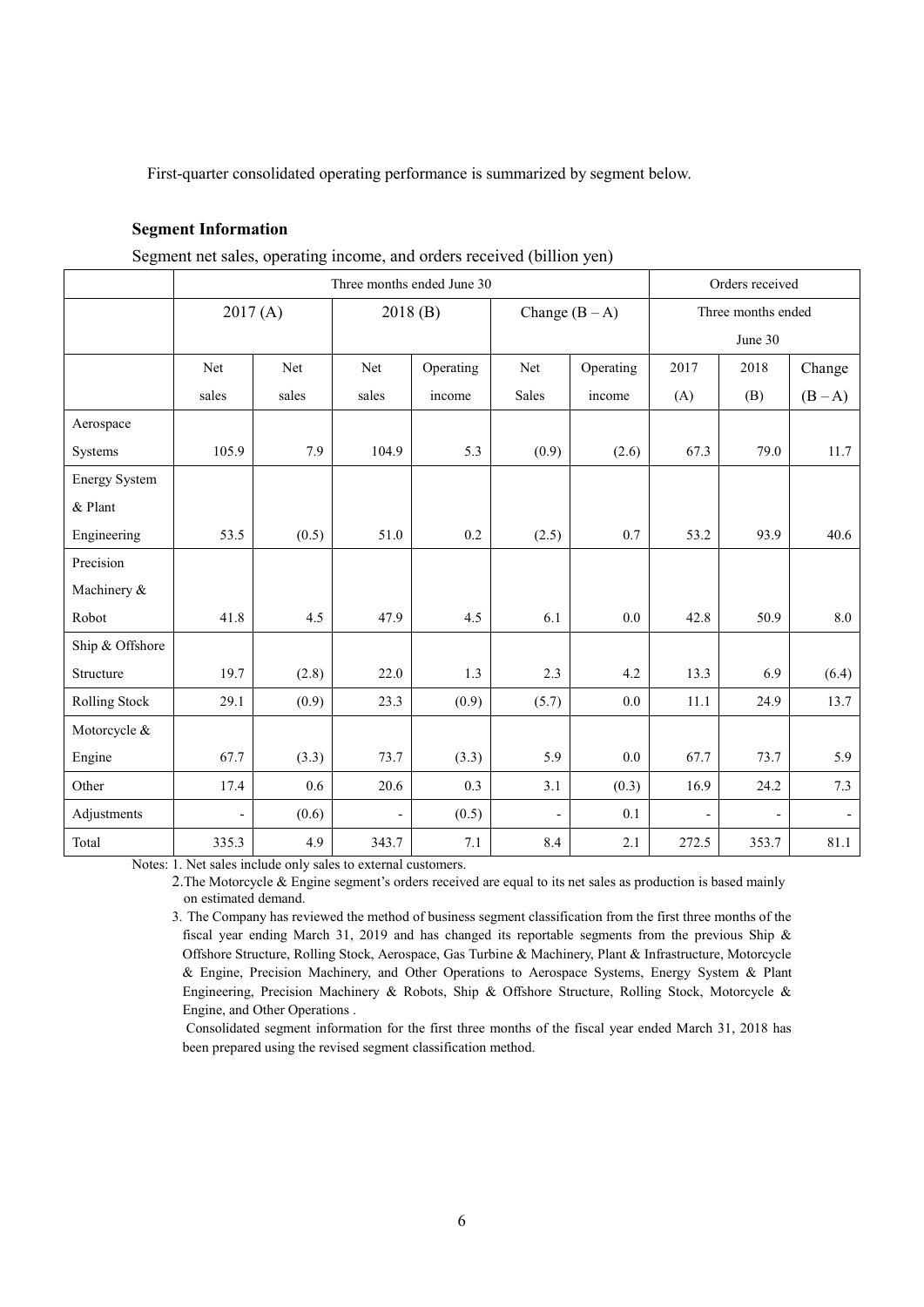#### **Aerospace Systems**

Concerning the business environment surrounding the Aerospace Systems segment, there is a certain level of demand from the Ministry of Defense in Japan amid the tight defense budget, while demand for new and replacement of commercial aircraft airframes and jet engines is increasing in conjunction with the rise in the number of air passengers.

Amid such an operating environment, consolidated orders received increased ¥11.7 billion year on year to ¥79.0 billion due to remains for a high level of demand for component parts for commercial aircraft and the increase of a demand of component parts for commercial aircraft jet engines.

Consolidated net sales was ¥104.9 billion on par with the same period of the previous fiscal year, due to remains for a high level of demand of component parts for commercial aircraft and increasing of a demand for component parts for e commercial aircraft engines.

Consolidated operating income fell ¥2.6 billion year on year to ¥5.3 billion due to factors including an increase in amortization of new program development costs of component parts for commercial aircraft jet engines.

## **Energy System & Plant Engineering**

Regarding the business environment surrounding the Energy System & Plant Engineering segment, in addition to the recovery in resources development and oil and natural gas-related investment overseas due to the rise in crude oil prices, there is still demand for energy infrastructure maintenance in Asia. Besides, demand for distributed power sources is increasing due to stronger interest in investment in the environment and energy conservation, among other factors. In Japan, there is ongoing demand for replacing aging facilities for refuse incineration plants and industrial machinery. Meanwhile, in the energy and environmental field, although there is large potential demand for distributed power sources in Japan, investment plans are slightly delayed in light of the liberalization of electricity.

Amid such an operating environment, consolidated orders received increased ¥40.6 billion year on year to ¥93.9 billion, due to the order received of a LNG tank and industrial gas turbine for the domestic market.

Consolidated net sales fell ¥2.5 billion year on year to ¥51.0 billion, due to the decline in construction work volume on a chemical plant for overseas market, and other factors.

Despite the drop in sales, operating income was ¥0.2 billion, a ¥0.7 billion increase compared to the previous year due to the profitability improvement in the Energy System segment and the other factors.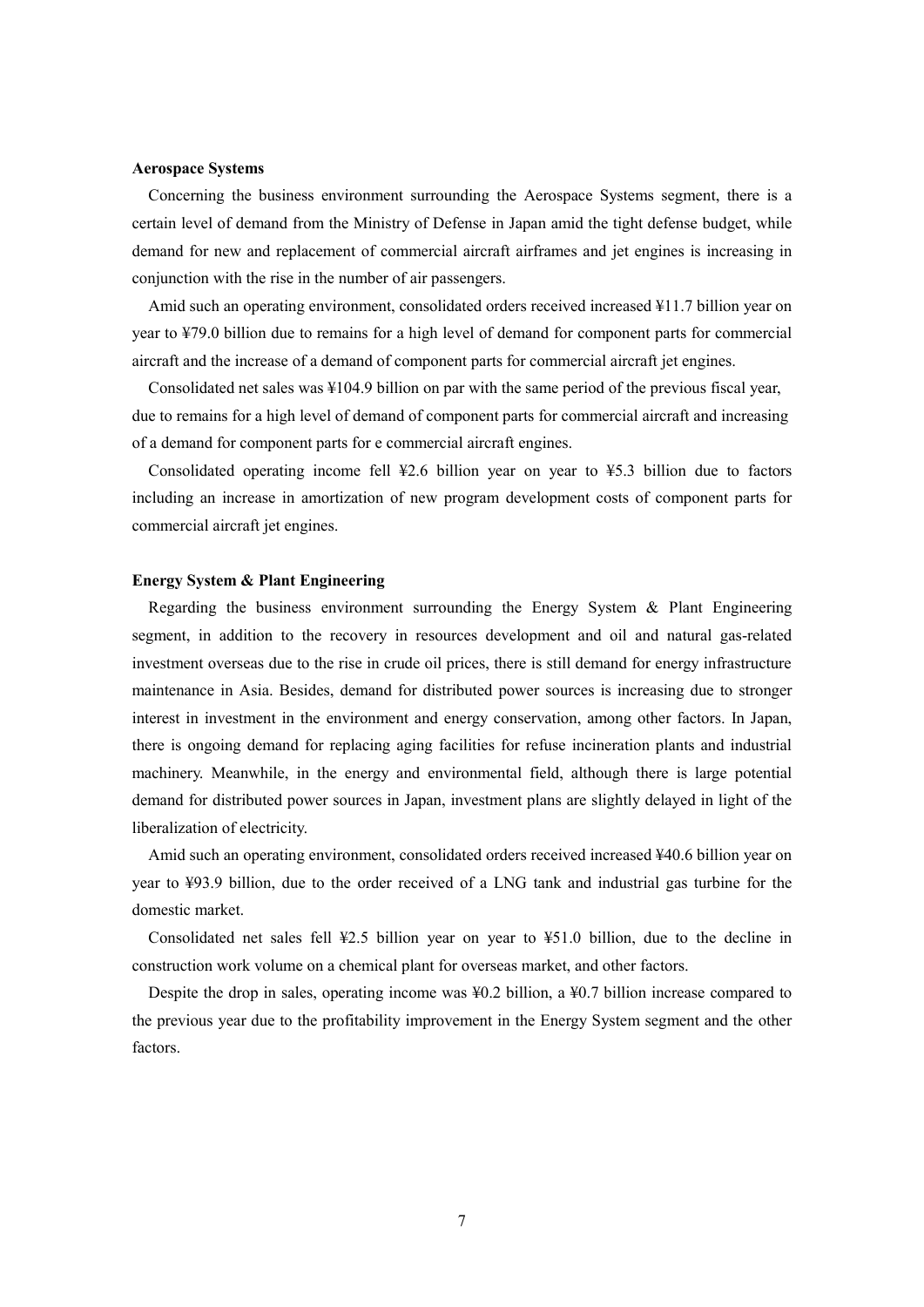### **Precision Machinery & Robot**

With respect to the business environment surrounding the Precision Machinery segment, the construction machinery market is brisk, centered on robust demand for vigorous excavators in China, and our construction machinery manufacturers, which are our customers, are competing to increase production. As for robots, in addition to increased demand in the automotive and semiconductor fields, demand is growing due to the expansion of the application coverage of industrial robots caused by the shortage of workers.

Amid such an operating environment, consolidated orders received increased ¥8.0 billion year on year to ¥50.9 billion, due to the increase in hydraulic components for construction machinery and various industrial robots.

Consolidated net sales increased ¥6.1 billion year on year to ¥47.9 billion, due to an increase in sales of hydraulic components for construction machinery and a sustained high demand for various industrial robots.

Although net sales increased, consolidated operating income was ¥4.5 billion, nearly unchanged year on year, as a result of factors including an increase in costs associated with increased production.

## **Ship & Offshore Structure**

With respect to the business environment surrounding the Ship & Offshore Structure segment, while new-build vessel prices are recovering after bottoming out and demand for gas-fueled vessels has been increasing in conjunction with the tightening of environmental regulations, competition remains intense due to factors including the pushing back of demand for LNG carriers due to the delay in LNG development projects and the continuation of policies by the Chinese and South Korean governments to support their domestic shipbuilding industries.

Amid such an operating environment, consolidated orders received were ¥6.9 billion, a ¥6.4 billion year on year decline versus the same period of the previous fiscal year when orders for LPG carriers and Kawasaki JETFOIL were received.

Consolidated net sales increased ¥2.3 billion year on year to ¥22.0 billion, due to an increase of a volume of vessel repair.

Consolidated operating income was ¥1.3 billion, a ¥4.2 billion improvement from the same period of the previous fiscal year due to the sale increase, improvement of shipbuilding cost and other **factors**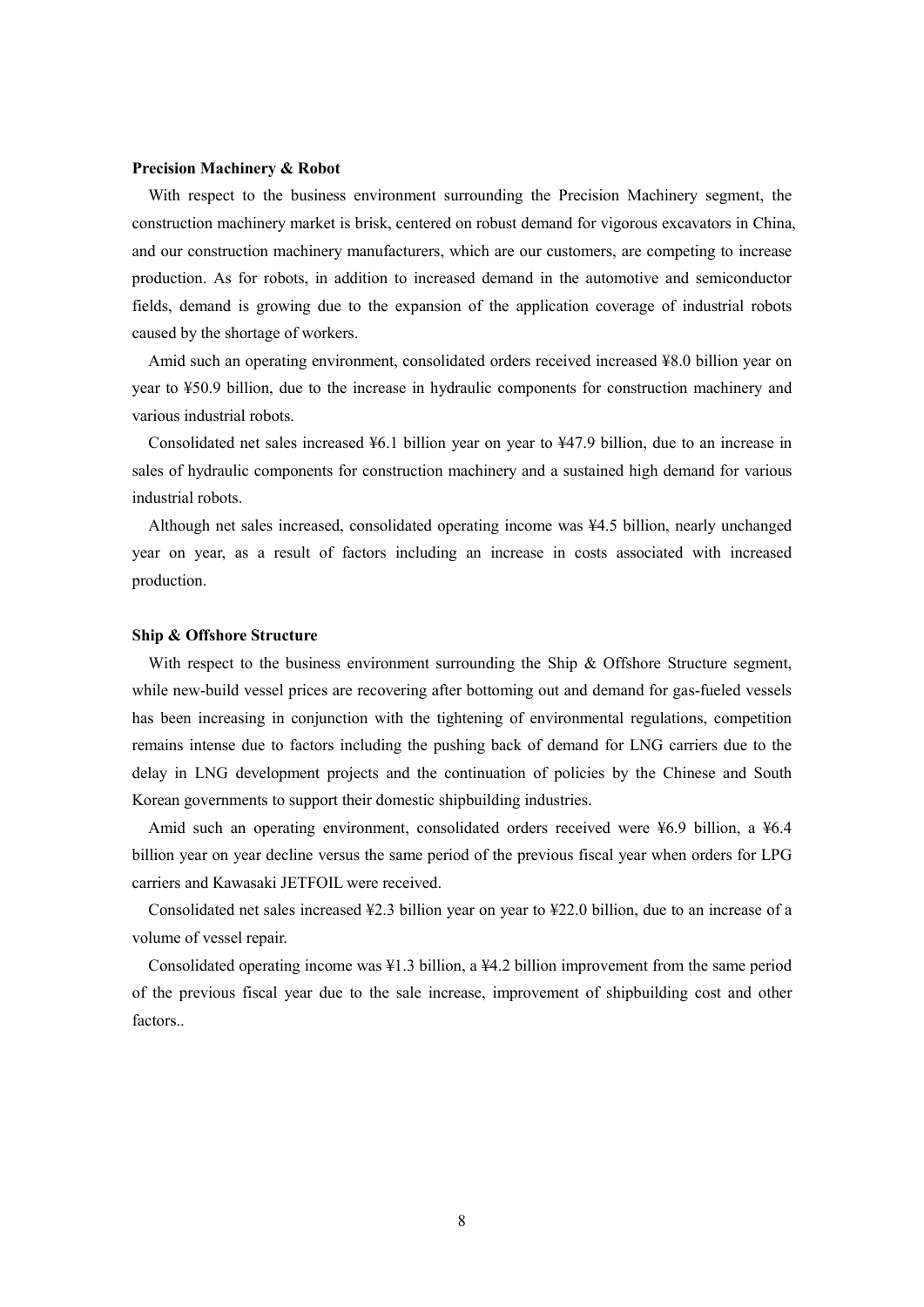### **Rolling Stock**

With respect to the business environment surrounding the Rolling Stock segment, there continues to be stable demand in Japan for the replacement of aging railcars. In North America, demand for new and replacement railcars have been increasing in the New York area, which is the core market, and the other areas. Meanwhile, in Asia, demand in emerging markets is increasing in tandem with the Japanese government's efforts to promote infrastructure-related exports.

In this business environment, consolidated orders received increased ¥13.7 billion year on year to ¥24.9 billion due to factors including receipt of orders for rolling stock and modification work for North America.

Consolidated net sales decreased ¥5.7 billion year on year to ¥23.3 billion, due to the decrease of sales for overseas market, North America and other countries.

Although sales decreased, consolidated operating loss was ¥0.9 billion, nearly unchanged year on year, as a result of factors including higher profits from components and construction work.

## **Motorcycle & Engine**

Regarding the business environment surrounding the Motorcycle  $\&$  Engine segment, the modest growth in motorcycle markets mainly in Europe is continuing, and the decline in demand for motorcycles in emerging countries is signaling a bottoming out. With respect to utility vehicles, the market continues to grow stably mainly in North America, and the general-purpose engine market is also growing steadily.

Amid such an operating environment, consolidated net sales increased ¥5.9 billion year on year to ¥73.7 billion, due to the increase in motorcycles and vehicles for developed countries, despite the decline in motorcycles for emerging markets.

Although sales increased, consolidated operating loss was ¥3.3 billion, nearly unchanged year on year, as a result of factors including a temporary increase in selling, general, and administrative expenses.

#### **Other Operations**

Consolidated net sales increased ¥3.1 billion year on year to ¥20.6 billion.

Consolidated net operating income was ¥0.3 billion on per with the same period in the previous fiscal year.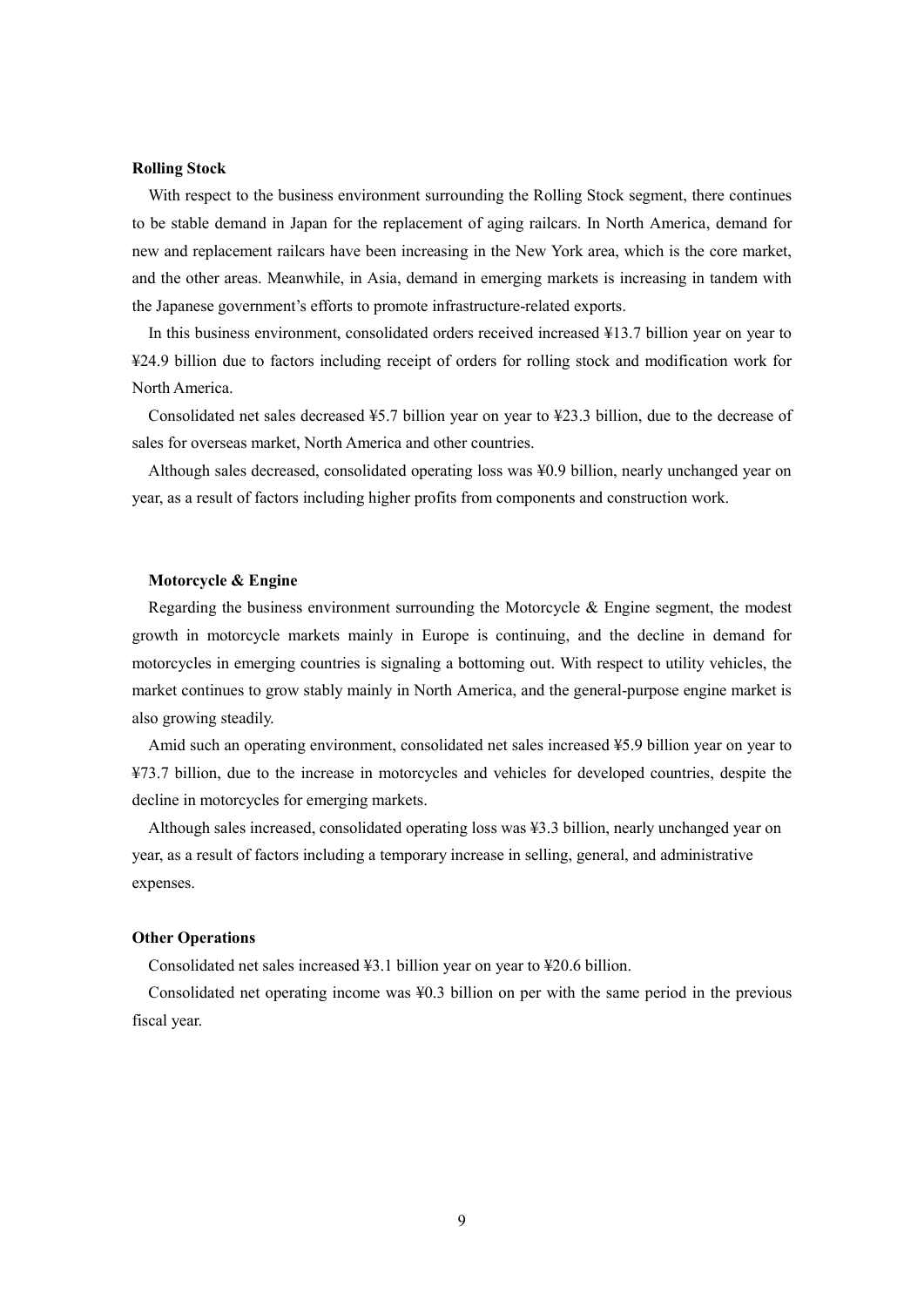## **(2) Consolidated financial position**

## (i) Assets

Total assets at June 30, 2018, were ¥1,847.8 billion, ¥62.8 billion increase from March 31, 2018. Current assets increased ¥68.0 billion year on year to ¥1,183.8 billion, due to increasing of work in process. Fixed assets decreased ¥5.2 billion year on year to ¥663.9 billion, primarily due to depreciation and amortization.

#### (ii) Liabilities

Liabilities increased ¥66.6 billion year on year to ¥1,370.3 billion due to the increasing of interest bearing liabilities such as Short-term debt and other factors.

Interest bearing liabilities increased ¥94.5 billion year on year to ¥541.1 billion.

## (iii) Net assets

Consolidated net assets decreased ¥3.8 billion year on year to ¥477.5 billion due to the increase the posting of net income attributable to owners of parent and the decrease of dividends.

## **(3) Consolidated earnings outlook**

The Company has left its earnings forecasts for the fiscal year ending March 31, 2019, unchanged from the figures previously announced on April 26, 2018.

The Company's earnings forecasts assume exchange rates of ¥107 to the U.S. dollar and ¥130 to the euro.

## *Note regarding consolidated earnings outlook*

The above earnings outlook is based on information available at the time of preparation, and includes risks and uncertainties. We therefore discourage making investment decisions depending solely on this outlook. Please note that actual earnings may differ materially from this outlook, due to a variety of important factors stemming from changes the external environment and/or the Company's internal environment. Important factors that impact actual operating performance include, but are not limited to, the economic situation surrounding the Company's scope of business, foreign exchange rates, in particular the yen/dollar exchange rate, tax codes and other regulatory system-related issues.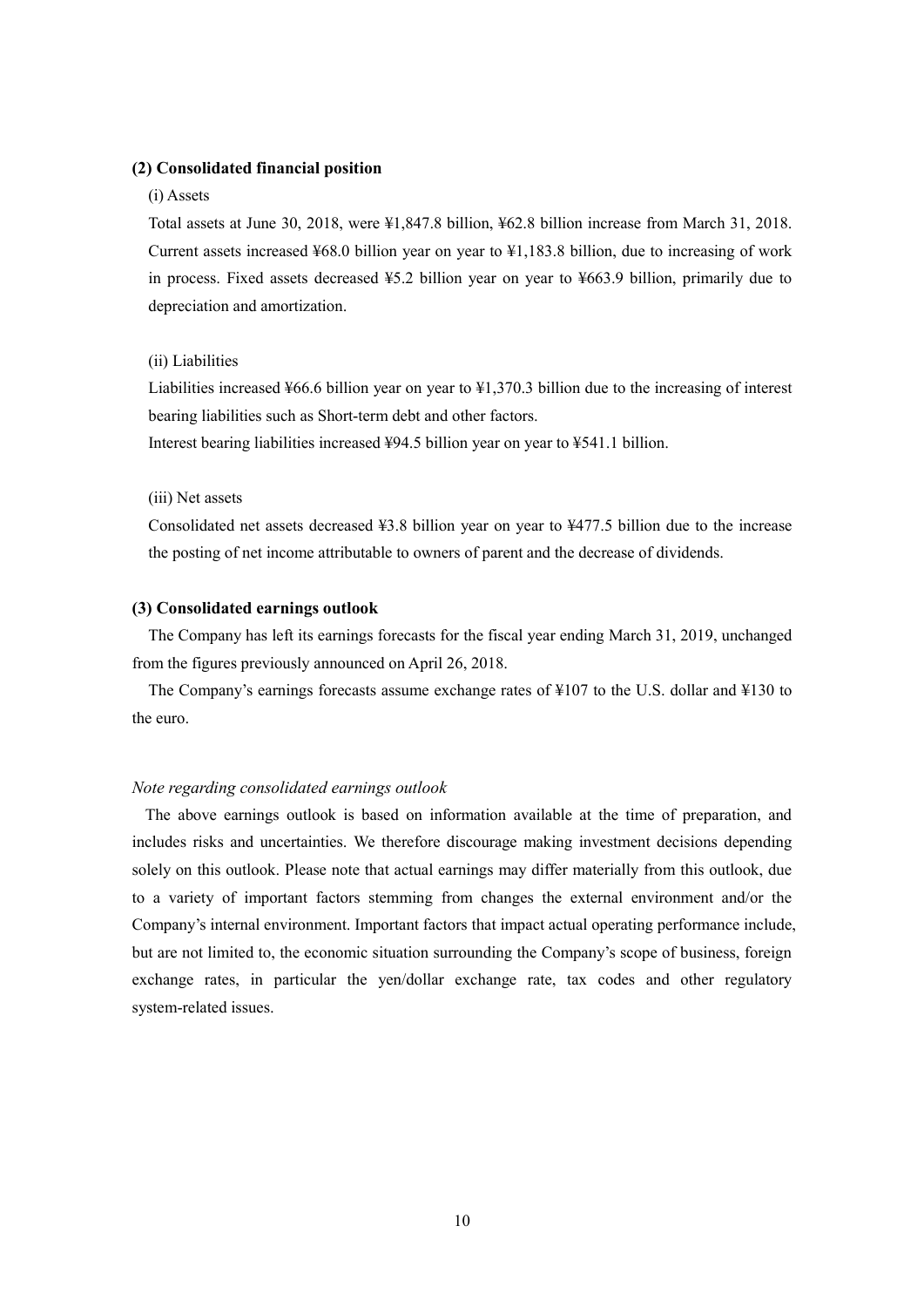## **2. Consolidated Financial Statements**

# **(1) Consolidated balance sheets**

|                                                 | Million yen    |               |  |
|-------------------------------------------------|----------------|---------------|--|
|                                                 | As of          | As of         |  |
|                                                 | March 31, 2018 | June 30, 2018 |  |
| <b>Assets</b>                                   |                |               |  |
| Current assets                                  |                |               |  |
| Cash on hand and in banks                       | 70,632         | 58,055        |  |
| Trade receivables                               | 470,110        | 483,864       |  |
| Merchandise and finished products               | 62,385         | 65,327        |  |
| Work in process                                 | 326,459        | 382,486       |  |
| Raw materials and supplies                      | 115,893        | 112,966       |  |
| Other                                           | 72,542         | 85,108        |  |
| Allowance for doubtful receivables              | (2, 247)       | (3,937)       |  |
| Total current assets                            | 1,115,776      | 1,183,871     |  |
| Fixed assets                                    |                |               |  |
| Net property, plant and equipment               |                |               |  |
| Buildings and structures                        | 186,623        | 195,890       |  |
| Other                                           | 293,173        | 287,037       |  |
| Total property, plant and equipment             | 479,797        | 482,928       |  |
| Intangible assets                               | 16,178         | 16,196        |  |
| Investments and other assets                    |                |               |  |
| Other                                           | 176,961        | 168,326       |  |
| Allowance for doubtful receivables              | (3,685)        | (3, 452)      |  |
| Total investments and other assets              | 173,276        | 164,874       |  |
| Total fixed assets                              | 669,252        | 663,999       |  |
| <b>Total assets</b>                             | 1,785,028      | 1,847,870     |  |
|                                                 |                |               |  |
| <b>Liabilities</b>                              |                |               |  |
| Current liabilities                             |                |               |  |
| Trade payables                                  | 245,398        | 217,536       |  |
| Electronically recorded obligations - operating | 117,772        | 118,317       |  |
| Short-term debt                                 | 108,978        | 121,756       |  |
| Income taxes payable                            | 6,042          | 5,822         |  |
| Accrued bonuses                                 | 19,903         | 21,742        |  |
| Provision for product warranties                | 13,000         | 11,819        |  |
| Provision for losses on construction contracts  | 18,258         | 16,874        |  |
| Advances from customers                         | 194,306        | 186,119       |  |
| Other                                           | 145,737        | 222,888       |  |
| Total current liabilities                       | 869,398        | 922,877       |  |
| Long-term liabilities                           |                |               |  |
| Bonds payable                                   | 130,000        | 130,000       |  |
| Long-term debt                                  | 185,685        | 181,419       |  |
| Net defined benefit liability                   | 86,836         | 87,482        |  |
| Other                                           | 31,721         | 48,541        |  |
| Total long-term liabilities                     | 434,244        | 447,443       |  |
| <b>Total liabilities</b>                        | 1,303,642      | 1,370,321     |  |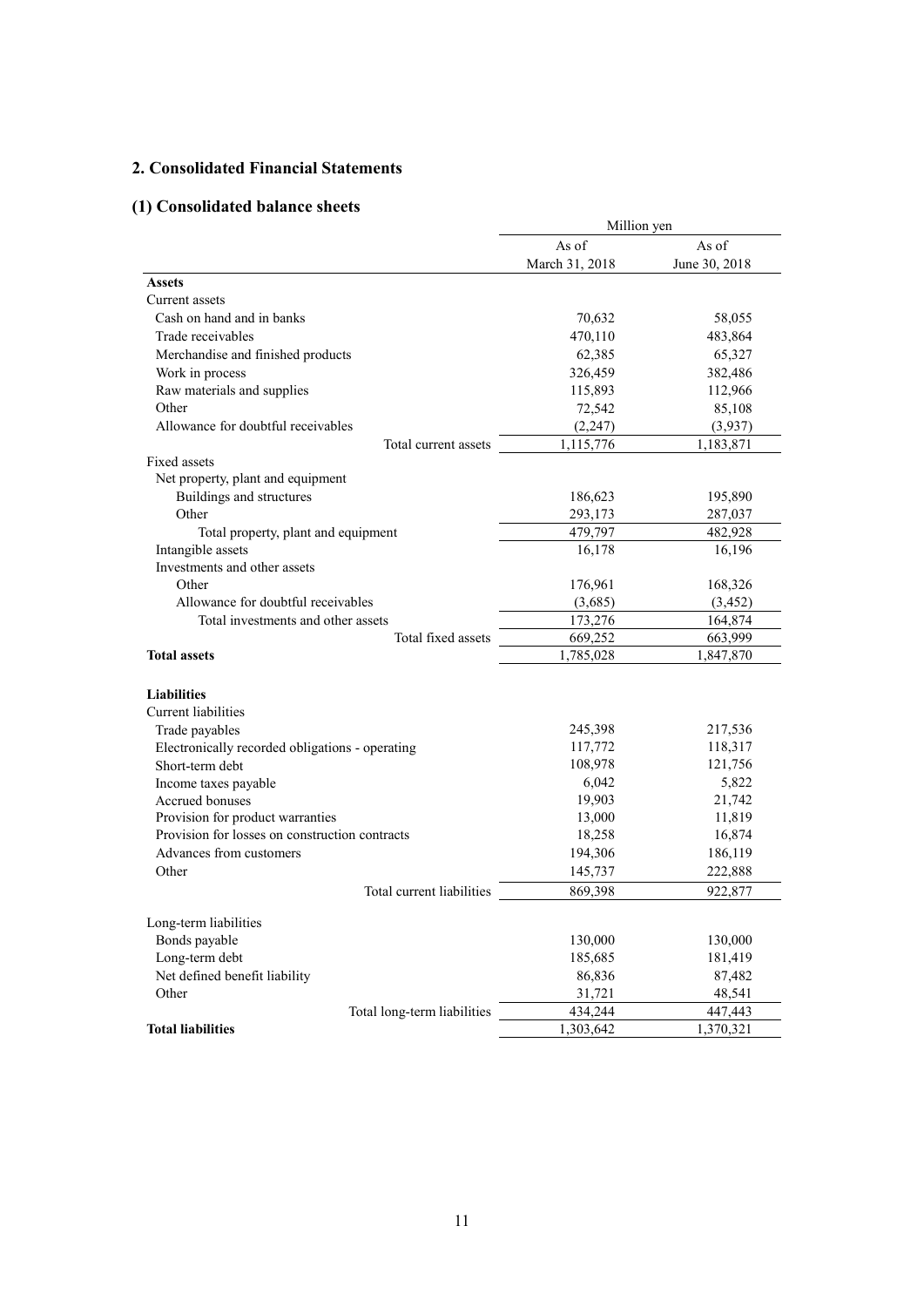| <b>Net assets</b><br>Shareholders' equity               |           |           |
|---------------------------------------------------------|-----------|-----------|
| Common stock                                            | 104,484   | 104,484   |
| Capital surplus                                         | 54,573    | 54,573    |
| Retained earnings                                       | 308,010   | 305,560   |
| Treasury stock                                          | (124)     | (126)     |
| Total shareholders' equity                              | 466,944   | 464.492   |
| Accumulated other comprehensive income                  |           |           |
| Net unrealized gains (losses) on securities, net of tax | 3,526     | 3,699     |
| Deferred gains (losses) on hedges                       | 403       | (731)     |
| Foreign currency translation adjustment                 | 719       | (5)       |
| Remeasurements of defined benefit plans                 | (5, 532)  | (4,756)   |
| Total accumulated other comprehensive income            | (883)     | (1,793)   |
| Non-controlling interests                               | 15,324    | 14,850    |
| <b>Total net assets</b>                                 | 481,386   | 477,549   |
| <b>Total net assets and liabilities</b>                 | 1,785,028 | 1,847,870 |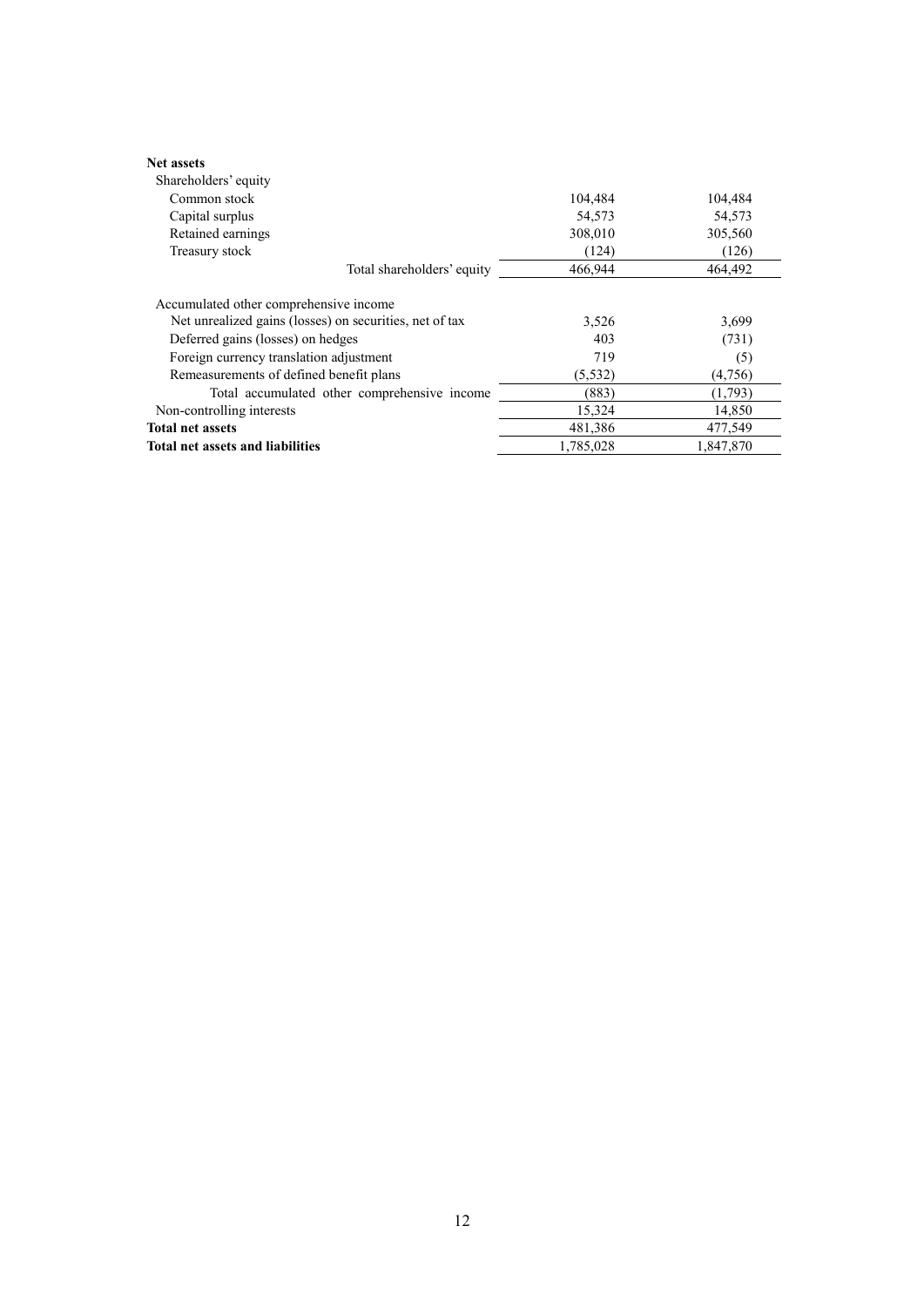# (**2) Consolidated statements of income and comprehensive income**

## **Consolidated statements of income**

| Consonuateu statements of meome                                  | Million yen                         |                                     |  |  |
|------------------------------------------------------------------|-------------------------------------|-------------------------------------|--|--|
|                                                                  | Three months ended<br>June 30, 2017 | Three months ended<br>June 30, 2018 |  |  |
| Net sales                                                        | 335,329                             | 343,785                             |  |  |
| Cost of sales                                                    | 284,154                             | 288,048                             |  |  |
| Gross profit                                                     | 51,175                              | 55,737                              |  |  |
| Selling, general and administrative expenses                     |                                     |                                     |  |  |
| Salaries and benefits                                            | 12,601                              | 12,960                              |  |  |
| R&D expenses                                                     | 9,455                               | 10,323                              |  |  |
| Other                                                            | 24,209                              | 25,349                              |  |  |
| Total selling, general and administrative expenses               | 46,266                              | 48,634                              |  |  |
| Operating income                                                 | 4,908                               | 7,103                               |  |  |
| Non-operating income                                             |                                     |                                     |  |  |
| Interest income                                                  | 193                                 | 93                                  |  |  |
| Dividend income                                                  | 158                                 | 142                                 |  |  |
| Equity in income of non-consolidated subsidiaries and affiliates | 1,335                               | 323                                 |  |  |
| Foreign exchange gain                                            | 553                                 | 2,038                               |  |  |
| Other                                                            | 549                                 | 601                                 |  |  |
| Total non-operating income                                       | 2,790                               | 3,198                               |  |  |
| Non-operating expenses                                           |                                     |                                     |  |  |
| Interest expense                                                 | 667                                 | 753                                 |  |  |
| Other                                                            | 1,598                               | 998                                 |  |  |
| Total non-operating expenses                                     | 2,266                               | 1,751                               |  |  |
| Recurring profit                                                 | 5,433                               | 8,550                               |  |  |
| Income before income taxes                                       | 5,433                               | 8,550                               |  |  |
| Income taxes                                                     | 1,749                               | 5,636                               |  |  |
| Net income                                                       | 3,683                               | 2,913                               |  |  |
| Net income attributable to non-controlling interests             | 405                                 | 352                                 |  |  |
| Net income attributable to owners of parent                      | 3,278                               | 2,561                               |  |  |
|                                                                  |                                     |                                     |  |  |

## **Consolidated statements of comprehensive income**

| сопрончится выплитер от сошргенены с пісопіс                                           | Million yen                         |                                     |  |
|----------------------------------------------------------------------------------------|-------------------------------------|-------------------------------------|--|
|                                                                                        | Three months ended<br>June 30, 2017 | Three months ended<br>June 30, 2018 |  |
| Net income                                                                             | 3,683                               | 2,913                               |  |
| Other comprehensive income                                                             |                                     |                                     |  |
| Net unrealized gains (losses) on securities                                            | 270                                 | 175                                 |  |
| Deferred gains (losses) on hedges                                                      | 248                                 | (1,127)                             |  |
| Foreign currency translation adjustment                                                | 23                                  | 536                                 |  |
| Remeasurement of defined benefit plans                                                 | 863                                 | 777                                 |  |
| Share of other comprehensive income of associates accounted<br>for using equity method | (1,958)                             | (1,604)                             |  |
| Total other comprehensive income                                                       | (553)                               | (1,241)                             |  |
| Comprehensive Income attributable to:                                                  | 3,130                               | 1,672                               |  |
| Owners of parent                                                                       | 2,633                               | 1,651                               |  |
| Non-controlling interests                                                              | 497                                 | 20                                  |  |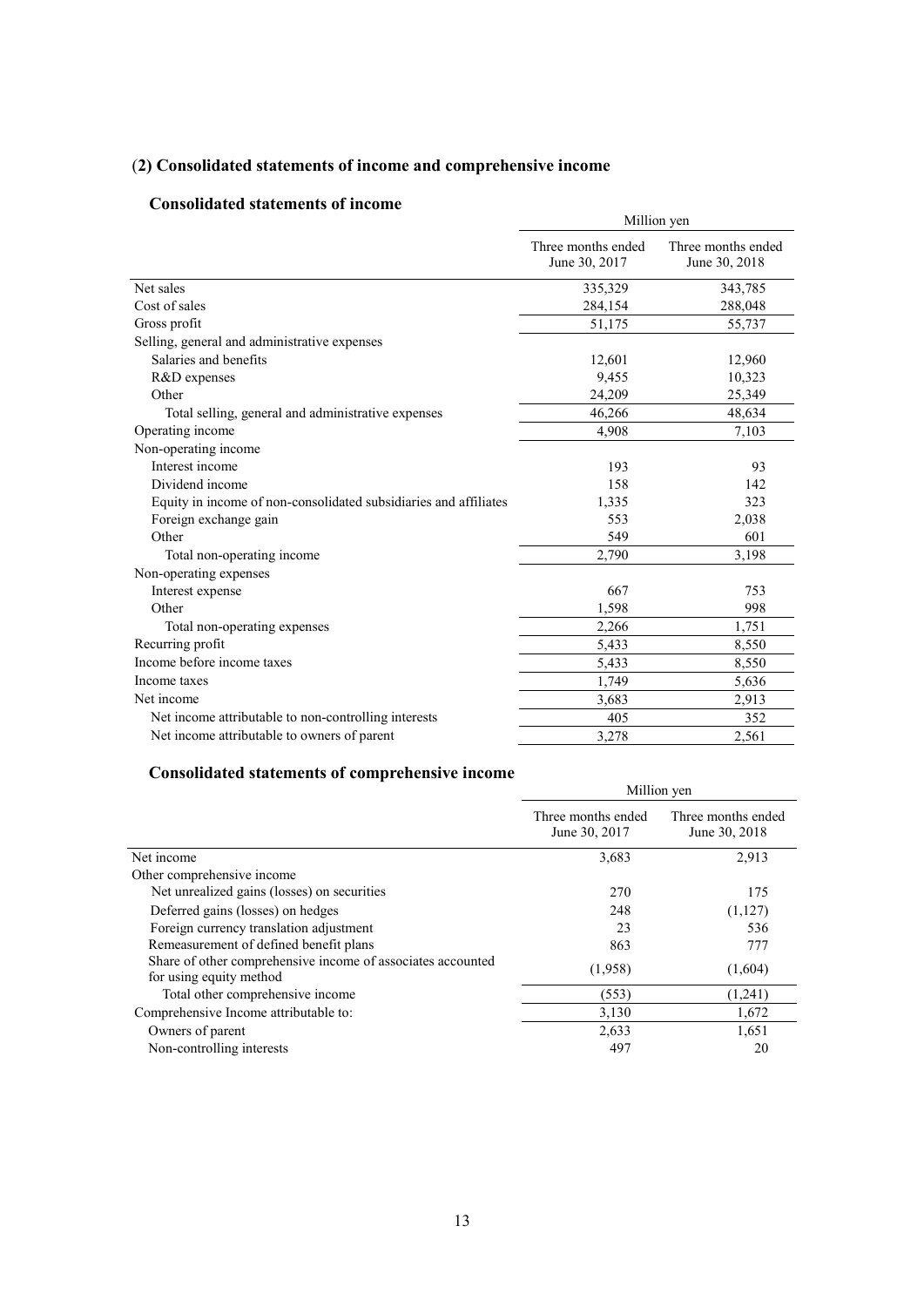## (**3) Notes on financial statements**

*Notes on the going-concern assumption* 

Not applicable

## *Notes on significant changes in the amount of shareholders' equity*

Not applicable

## *Accounting procedures specific to preparation of quarterly consolidated financial statements* (Calculation of tax expense)

The Company calculates tax expense by rationally estimating its effective tax rate after application of tax effect accounting to pretax net income for the fiscal year which includes the first quarter under review, and multiplying quarterly pretax net income by said estimated effective tax rate. If unable to use the estimated effective tax rate, the Company calculates tax expense by multiplying the statutory effective tax rate by quarterly pretax net income adjusted to reflect material differences other than temporary differences.

Income taxes are reported inclusive of income tax adjustments.

## *Segment information*

1. Three months ended June 30, 2017 (April 1, 2017 – June 30, 2017)

(1) Sales and income (loss) by reportable segment

|                                   |                |                          |             | Million yen                |
|-----------------------------------|----------------|--------------------------|-------------|----------------------------|
|                                   | External sales | Intersegment<br>sales    | Total sales | Operating<br>income (loss) |
| Aerospace Systems                 | 105,903        | 975                      | 106,879     | 7,978                      |
| Energy System & Plant Engineering | 53,522         | 4,097                    | 57,619      | (514)                      |
| Precision Machinery & Robot       | 41,823         | 3,376                    | 45.200      | 4,576                      |
| Ship & Offshore structure         | 19,711         | 709                      | 20,421      | (2,861)                    |
| Rolling stock                     | 29.171         | 47                       | 29.219      | (944)                      |
| Motorcycle $&$ Engine             | 67,769         | 138                      | 67,907      | (3,327)                    |
| Other                             | 17,427         | 9,840                    | 27,268      | 664                        |
| Reportable segment total          | 335,329        | 19,186                   | 354,516     | 5,571                      |
| Adjustments*1                     |                | (19, 186)                | (19, 186)   | (662)                      |
| Consolidated total                | 335,329        | $\overline{\phantom{a}}$ | 335,329     | 4,908                      |

Notes: 1. Breakdown of adjustments:

|                           | Million yen |
|---------------------------|-------------|
| Income                    | Amount      |
| Intersegment transactions | (18         |
| Corporate expenses*       | (643        |
| Total                     | 66.         |

\*Corporate expenses mainly comprise general and administrative expenses not attributed to reportable segments.

- 2. Segment income adjustments are based on operating income reported on the consolidated statements of income for the corresponding period.
- (2) Impairment loss on fixed assets and goodwill by reportable segment Not applicable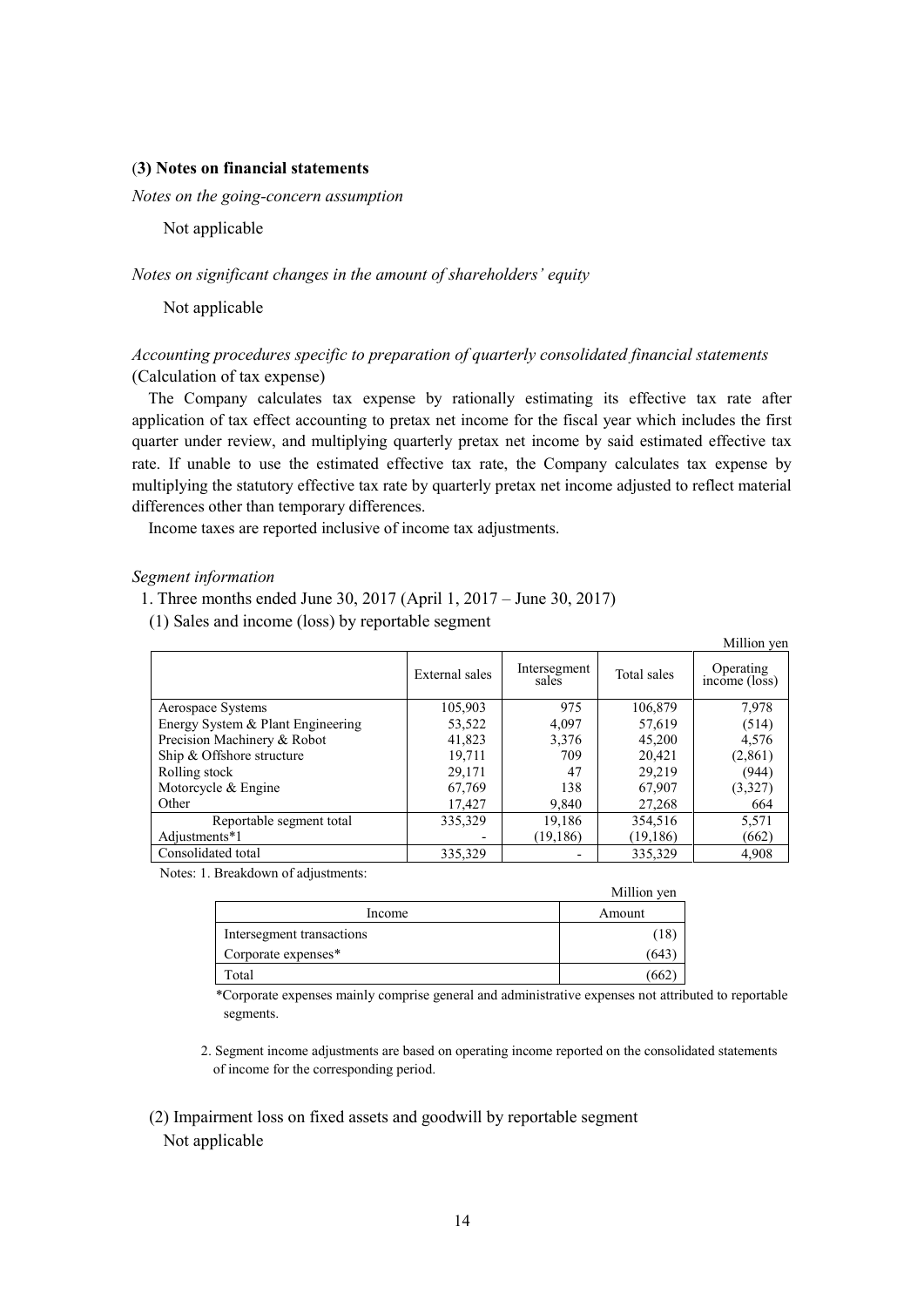## 2. Three months ended June 30, 2018 (April 1, 2018 – June 30, 2018)

(1) Sales and income (loss) by reportable segment

|                                   |                |                          |             | Million yen                |
|-----------------------------------|----------------|--------------------------|-------------|----------------------------|
|                                   | External sales | Intersegment<br>sales    | Total sales | Operating<br>income (loss) |
| Aerospace Systems                 | 104,946        | 3,886                    | 108,832     | 5,325                      |
| Energy System & Plant Engineering | 51,004         | 4,248                    | 55,253      | 233                        |
| Precision Machinery & Robot       | 47,992         | 3,734                    | 51,726      | 4,596                      |
| Ship & Offshore structure         | 22,085         | 663                      | 22,748      | 1,358                      |
| Rolling stock                     | 23,392         | 3                        | 23,395      | (915)                      |
| Motorcycle & Engine               | 73,757         | 160                      | 73,917      | (3,308)                    |
| Other                             | 20,607         | 8.988                    | 29,595      | 359                        |
| Reportable segment total          | 343,785        | 21,684                   | 365,470     | 7,649                      |
| Adjustments*1                     |                | (21, 684)                | (21, 684)   | (546)                      |
| Consolidated total                | 343,785        | $\overline{\phantom{0}}$ | 343,785     | 7,103                      |

Notes: 1. Breakdown of adjustments:

|                           | Million yen |
|---------------------------|-------------|
| Income                    | Amount      |
| Intersegment transactions |             |
| Corporate expenses*       | 1560        |
| Total                     | 54          |

\* Corporate expenses mainly comprise general and administrative expenses not attributed to reportable segments.

2. Segment income adjustments are based on operating income reported on the consolidated statements of income for the corresponding period.

## (2)Review of reportable segment

The Company has reviewed the method of business segment classification from the first three months of the fiscal year ending March 31, 2019 and has changed its reportable segments from the previous Ship & Offshore Structure, Rolling Stock, Aerospace, Gas Turbine & Machinery, Plant & Infrastructure, Motorcycle & Engine, Precision Machinery, and Other Operations to Aerospace Systems, Energy System & Plant Engineering, Precision Machinery & Robots, Ship & Offshore Structure, Rolling Stock, Motorcycle & Engine, and Other Operations .

Consolidated segment information for the first three months of the fiscal year ended March 31, 2018 has been prepared using the revised segment classification method.

(3) Impairment loss on fixed assets and goodwill by reportable segment

Not applicable

### **3. Other**

## **(1) Claim for damages in overseas LNG tank construction work**

On a certain overseas LNG tanks construction project, overall costs increased from initially expected due to a breach of contract by the overseas subcontractor. In July 2018, we claimed compensation for the part of damages totaling approximately ¥40.0 billion, caused by the breach of contract. Part of the claimed amount is recorded as "Other" in current assets, which is deducted from estimated overall costs.